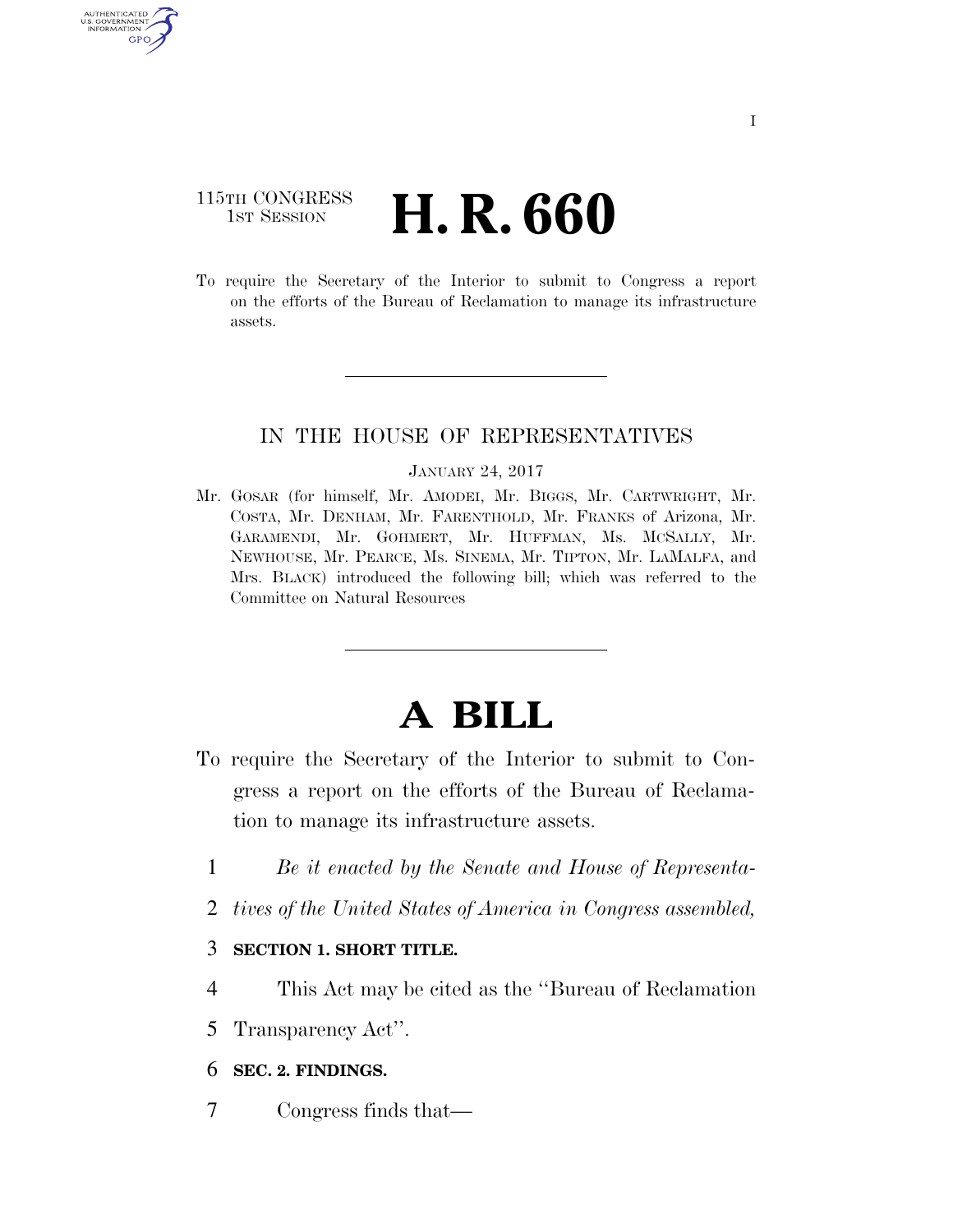| $\mathbf{1}$   | (1) the water resources infrastructure of the          |
|----------------|--------------------------------------------------------|
| $\overline{2}$ | Bureau of Reclamation provides important benefits      |
| 3              | related to irrigated agriculture, municipal and indus- |
| $\overline{4}$ | trial water, hydropower, flood control, fish and wild- |
| 5              | life, and recreation in the 17 Reclamation States;     |
| 6              | $(2)$ as of 2013, the combined replacement value       |
| 7              | of the infrastructure assets of the Bureau of Rec-     |
| 8              | lamation was $$94,500,000,000;$                        |
| 9              | (3) the majority of the water resources infra-         |
| 10             | structure facilities of the Bureau of Reclamation are  |
| 11             | at least 60 years old;                                 |
| 12             | (4) the Bureau of Reclamation has previously           |
| 13             | undertaken efforts to better manage the assets of      |
| 14             | the Bureau of Reclamation, including an annual re-     |
| 15             | view of asset maintenance activities of the Bureau of  |
| 16             | Reclamation known as the "Asset Management"            |
| 17             | Plan"; and                                             |
| 18             | actionable information on<br>(5)<br>infrastructure     |
| 19             | conditions at the asset level, including information   |
| 20             | on maintenance needs at individual assets due to       |
| 21             | aging infrastructure, is needed for Congress to con-   |
| 22             | duct oversight of Reclamation facilities and meet the  |
| 23             | needs of the public.                                   |
| 24             | SEC. 3. DEFINITIONS.                                   |
| 25             | In this Act:                                           |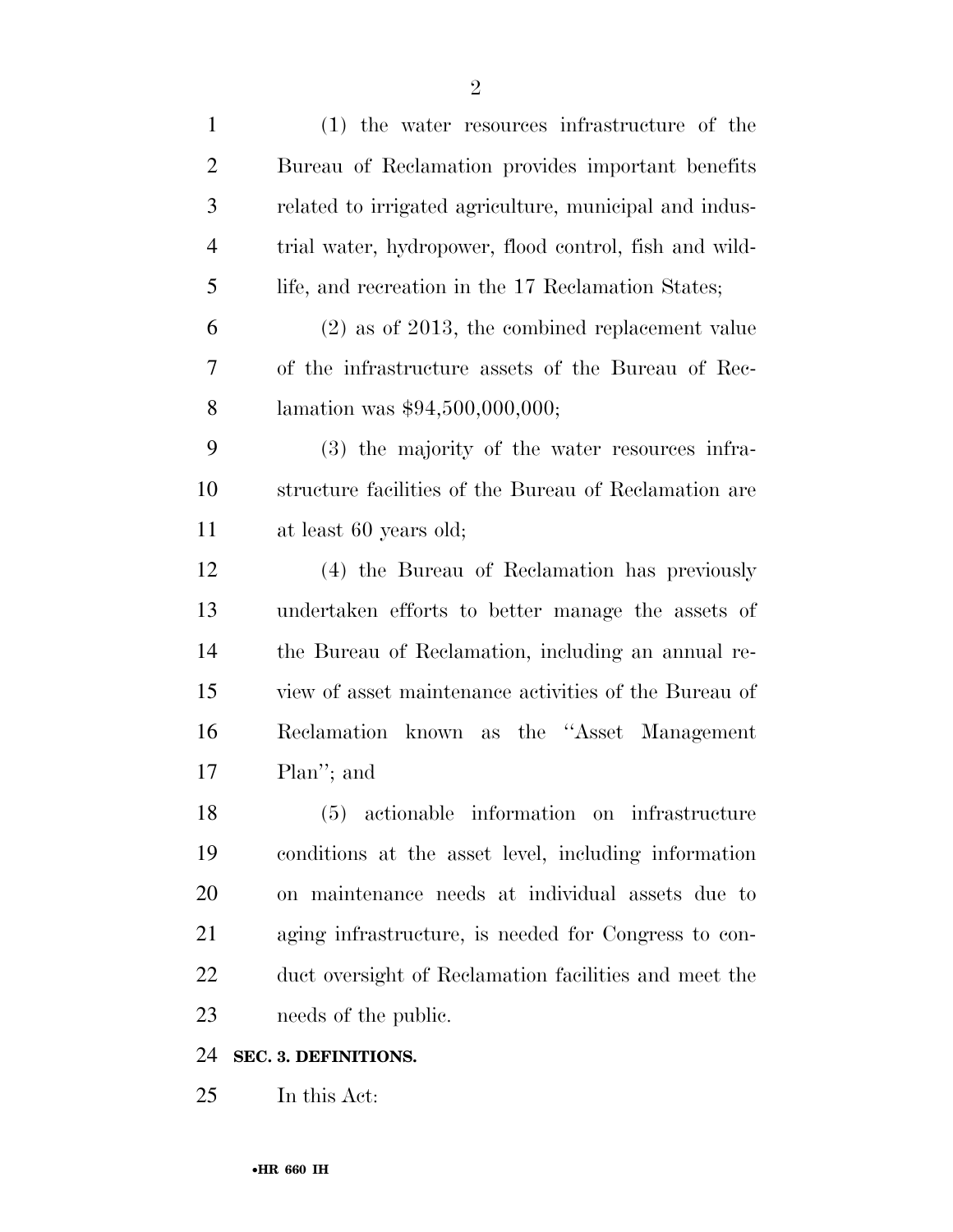| $(1)$ ASSET. |
|--------------|
|              |

| $\overline{2}$ | (A) IN GENERAL.—The term "asset"                |
|----------------|-------------------------------------------------|
| 3              | means any of the following assets that are used |
| $\overline{4}$ | to achieve the mission of the Bureau of Rec-    |
| 5              | lamation to manage, develop, and protect water  |
| 6              | and related resources in an environmentally and |
| $\overline{7}$ | economically sound manner in the interest of    |
| 8              | the people of the United States:                |
| 9              | (i) Capitalized facilities, buildings,          |
| 10             | structures, project features, power produc-     |
| 11             | tion equipment, recreation facilities, or       |
| 12             | quarters.                                       |
| 13             | (ii) Capitalized and noncapitalized             |
| 14             | heavy equipment and other installed equip-      |
| 15             | ment.                                           |
| 16             | (B) INCLUSIONS.—The term "asset" in-            |
| 17             | cludes assets described in subparagraph (A)     |
| 18             | that are considered to be mission critical.     |
| 19             | (2) ASSET MANAGEMENT REPORT.—The term           |
| 20             | "Asset Management Report" means-                |
| 21             | (A) the annual plan prepared by the Bu-         |
| 22             | reau of Reclamation known as the "Asset Man-    |
| 23             | agement Plan"; and                              |
| 24             | (B) any publicly available information re-      |
| 25             | lating to the plan described in subparagraph    |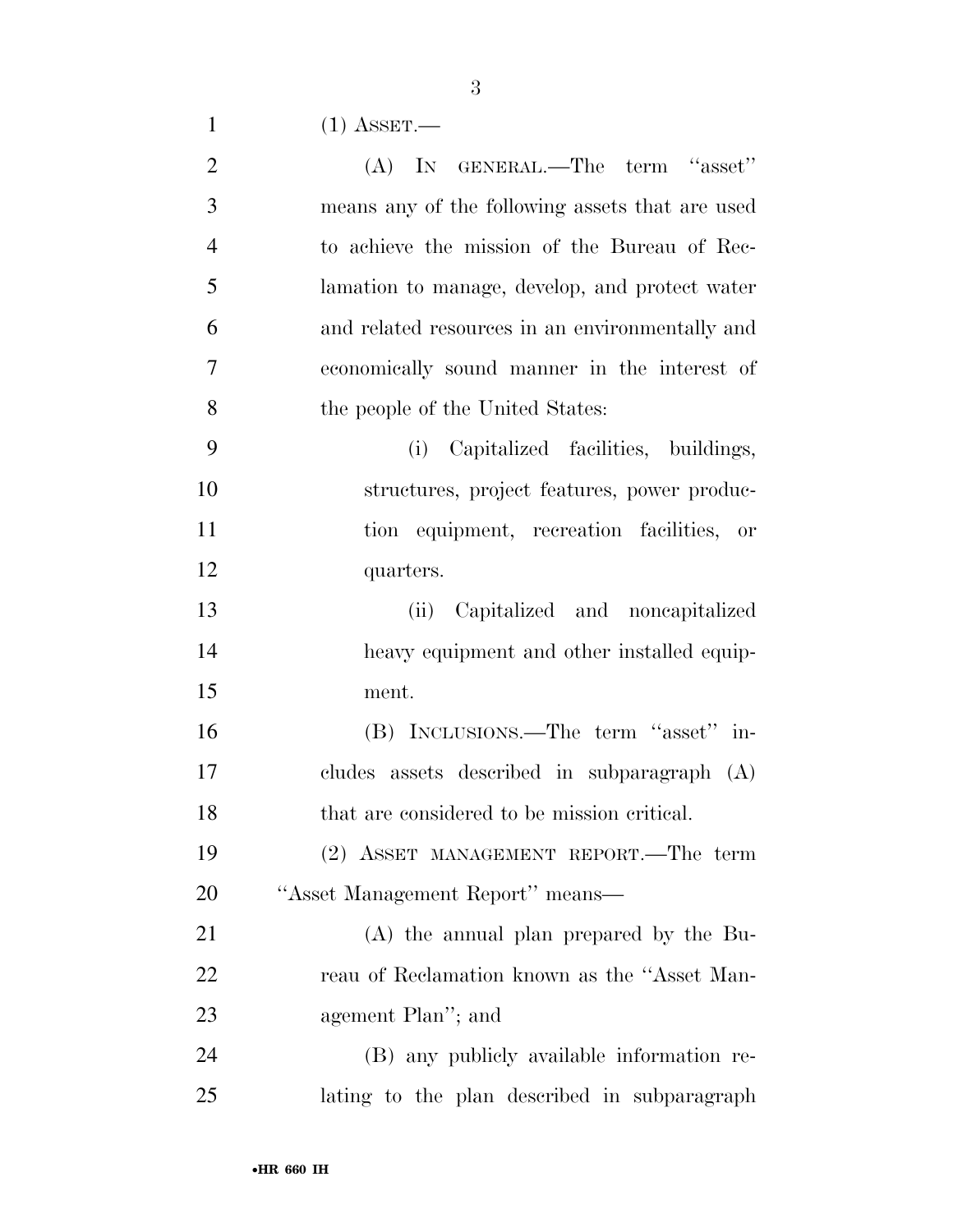(A) that summarizes the efforts of the Bureau of Reclamation to evaluate and manage infra- structure assets of the Bureau of Reclamation. (3) MAJOR REPAIR AND REHABILITATION NEED.—The term ''major repair and rehabilitation need'' means major nonrecurring maintenance at a Reclamation facility, including maintenance related to the safety of dams, extraordinary maintenance of dams, deferred major maintenance activities, and all other significant repairs and extraordinary mainte-nance.

 (4) RECLAMATION FACILITY.—The term ''Rec- lamation facility'' means each of the infrastructure assets that are owned by the Bureau of Reclamation at a Reclamation project.

 (5) RECLAMATION PROJECT.—The term ''Rec- lamation project'' means a project that is owned by the Bureau of Reclamation, including all reserved works and transferred works owned by the Bureau of Reclamation.

 (6) RESERVED WORKS.—The term ''reserved works'' means buildings, structures, facilities, or equipment that are owned by the Bureau of Rec- lamation for which operations and maintenance are performed by employees of the Bureau of Reclama-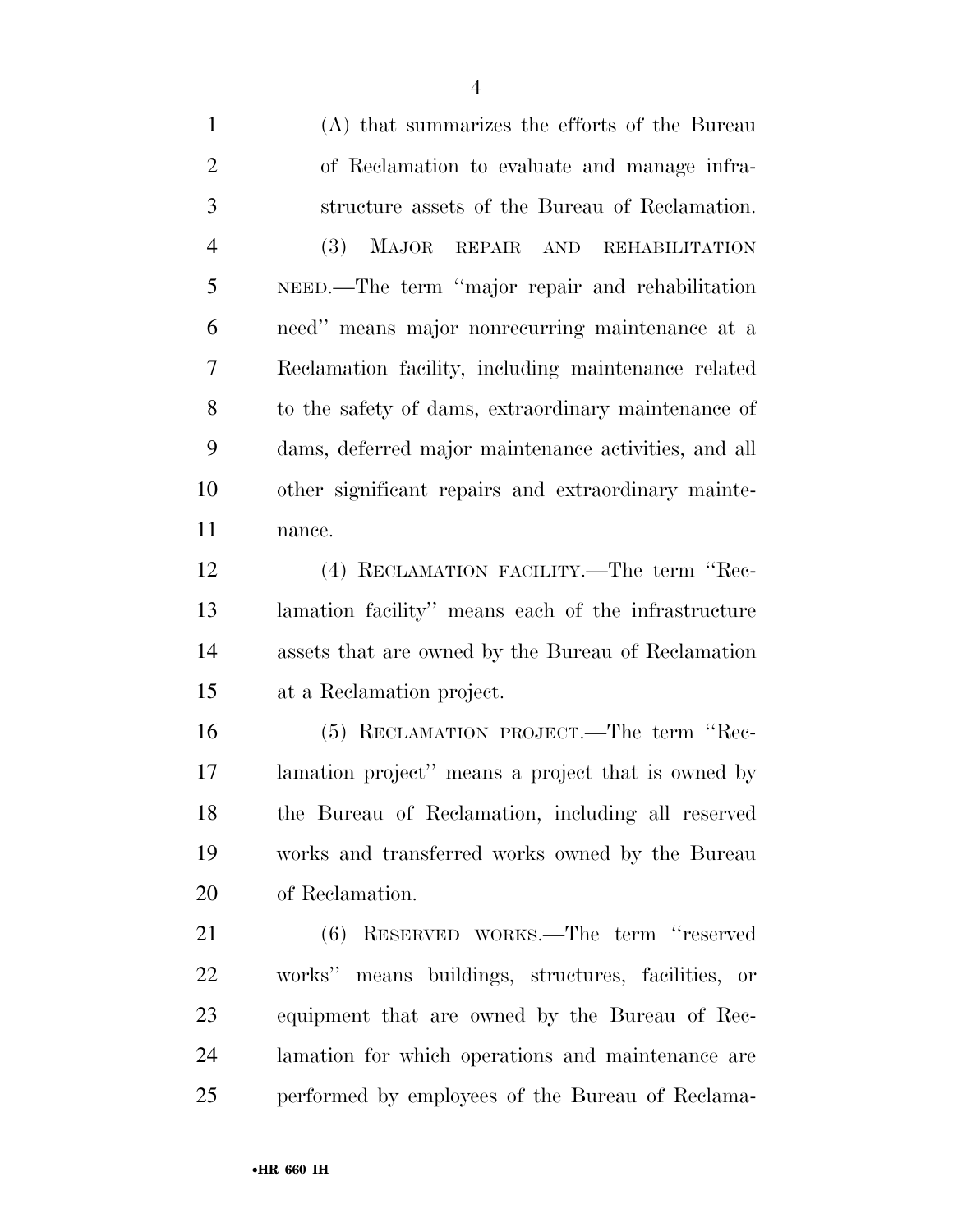| $\mathbf{1}$   | tion or through a contract entered into by the Bu-        |
|----------------|-----------------------------------------------------------|
| $\overline{2}$ | reau of Reclamation, regardless of the source of          |
| 3              | funding for the operations and maintenance.               |
| $\overline{4}$ | (7) SECRETARY.—The term "Secretary" means                 |
| 5              | the Secretary of the Interior.                            |
| 6              | (8) TRANSFERRED WORKS.—The term "trans-                   |
| 7              | ferred works" means a Reclamation facility at which       |
| 8              | operations and maintenance of the facility is carried     |
| 9              | out by a non-Federal entity under the provisions of       |
| 10             | a formal operations and maintenance transfer con-         |
| 11             | tract or other legal agreement with the Bureau of         |
| 12             | Reclamation.                                              |
|                |                                                           |
| 13             | SEC. 4. ASSET MANAGEMENT REPORT ENHANCEMENTS              |
| 14             | FOR RESERVED WORKS.                                       |
| 15             | (a) IN GENERAL.—Not later than 2 years after the          |
| 16             | date of enactment of this Act, the Secretary shall submit |
| 17             | to Congress an Asset Management Report that—              |
| 18             | (1) describes the efforts of the Bureau of Rec-           |
| 19             | lamation-                                                 |
| 20             | $(A)$ to maintain in a reliable manner all re-            |
| 21             | served works at Reclamation facilities; and               |
| 22             | (B) to standardize and streamline data re-                |
| 23             | porting and processes across regions and areas            |
| 24             | for the purpose of maintaining reserved works             |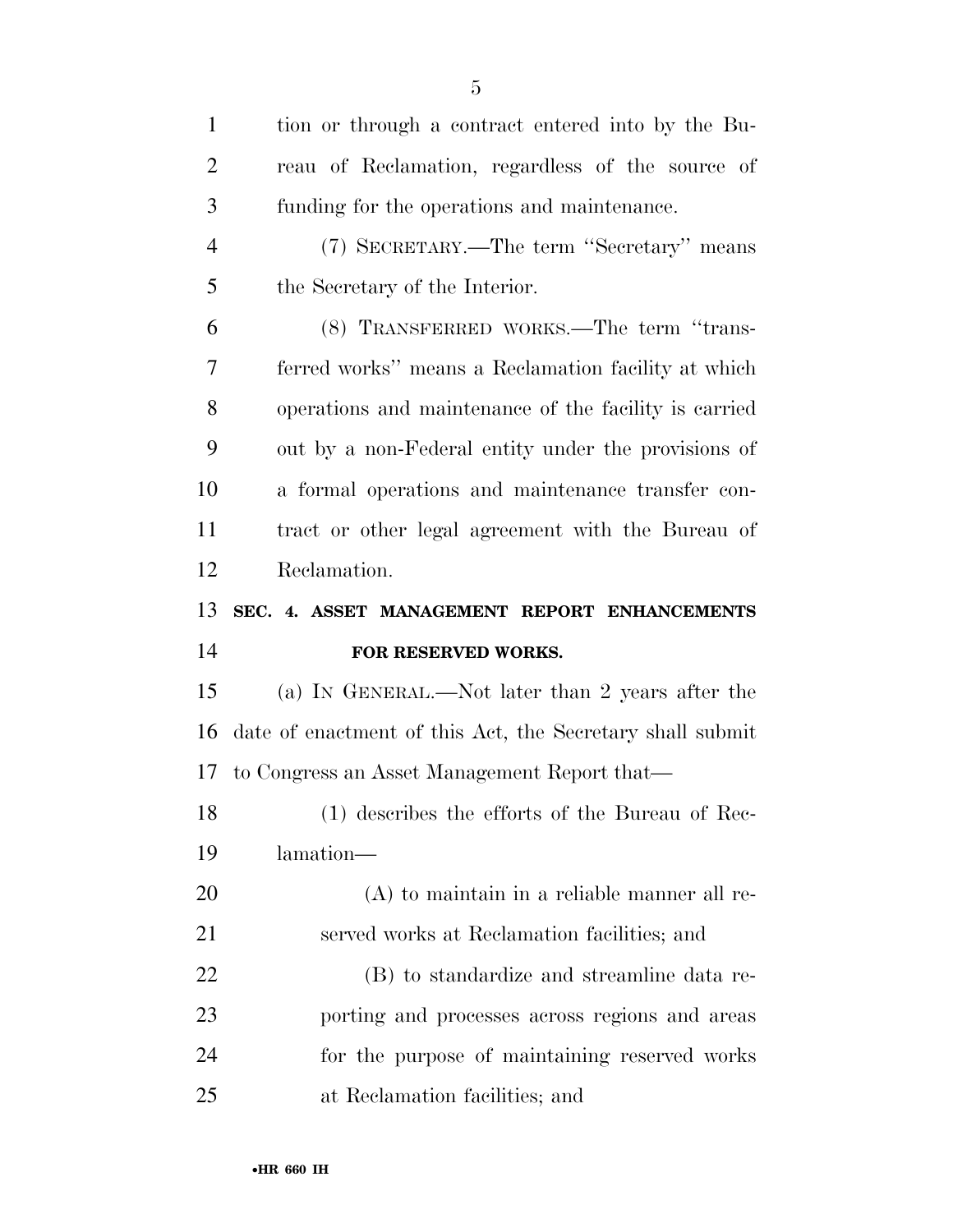| $\mathbf{1}$   | (2) expands on the information otherwise pro-        |
|----------------|------------------------------------------------------|
| $\overline{2}$ | vided in an Asset Management Report, in accord-      |
| 3              | ance with subsection (b).                            |
| $\overline{4}$ | (b) INFRASTRUCTURE MAINTENANCE NEEDS AS-             |
| 5              | SESSMENT.-                                           |
| 6              | (1) IN GENERAL.—The Asset Management Re-             |
| 7              | port submitted under subsection (a) shall include—   |
| 8              | $(A)$ a detailed assessment of major repair          |
| 9              | and rehabilitation needs for all reserved works      |
| 10             | at all Reclamation projects; and                     |
| 11             | (B) to the extent practicable, an itemized           |
| 12             | list of major repair and rehabilitation needs of     |
| 13             | individual Reclamation facilities at each Rec-       |
| 14             | lamation project.                                    |
| 15             | (2) INCLUSIONS.—To the extent practicable,           |
| 16             | the itemized list of major repair and rehabilitation |
| 17             | needs under paragraph $(1)(B)$ shall include—        |
| 18             | (A) a budget level cost estimate of the ap-          |
| 19             | propriations needed to complete each item; and       |
| 20             | (B) an assignment of a categorical rating            |
| 21             | for each item, consistent with paragraph (3).        |
| 22             | (3) RATING REQUIREMENTS.                             |
| 23             | $(A)$ In GENERAL.—The system for assign-             |
| 24             | ing ratings under paragraph $(2)(B)$ shall be—       |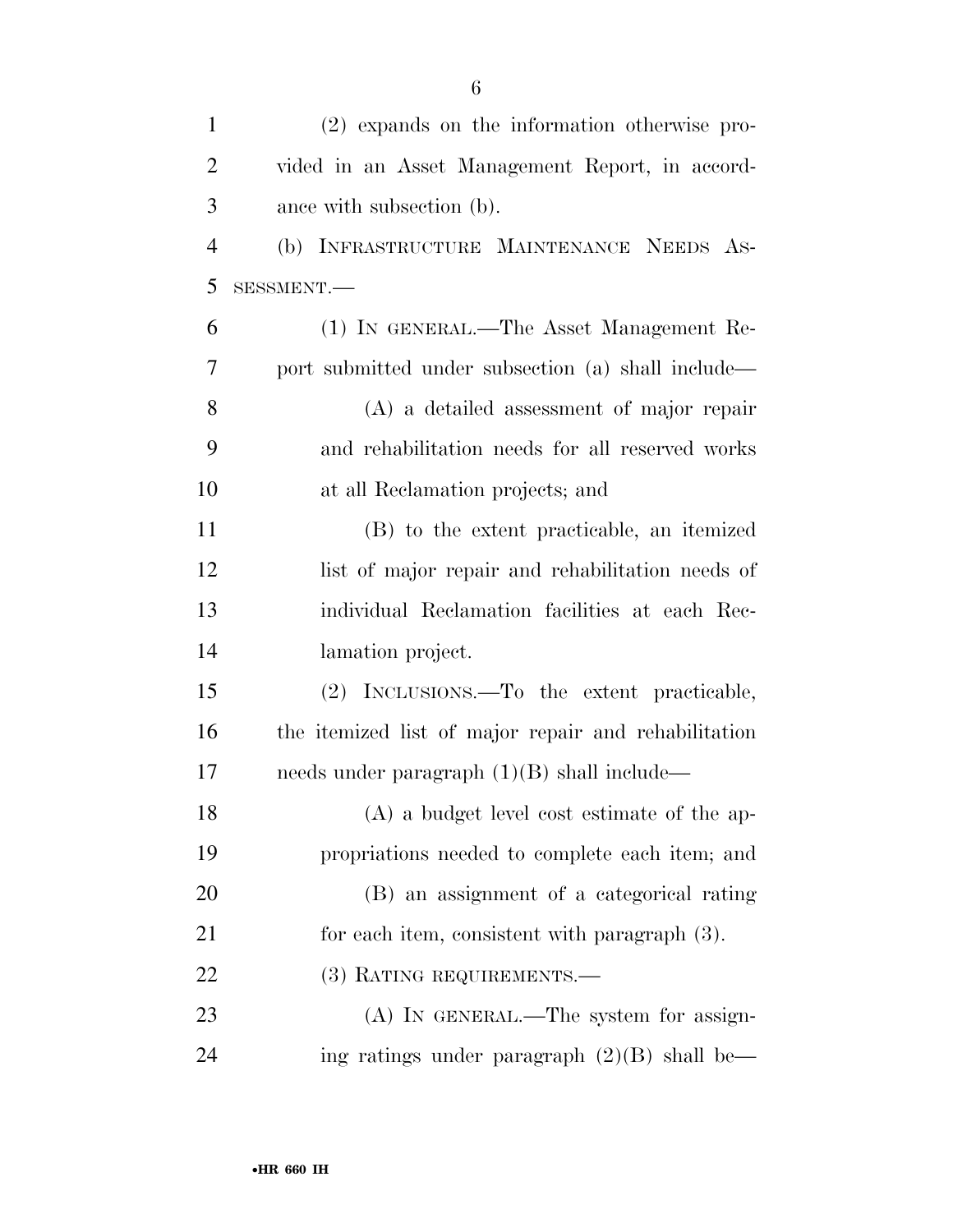| $\mathbf{1}$   | (i) consistent with existing uniform                  |
|----------------|-------------------------------------------------------|
| $\overline{2}$ | categorization systems to inform the an-              |
| 3              | nual budget process and agency require-               |
| $\overline{4}$ | ments; and                                            |
| 5              | (ii) subject to the guidance and in-                  |
| 6              | structions issued under subparagraph (B).             |
| $\overline{7}$ | (B) GUIDANCE.—As soon as practicable                  |
| 8              | after the date of enactment of this Act, the Sec-     |
| 9              | retary shall issue guidance that describes the        |
| 10             | applicability of the rating system applicable         |
| 11             | under paragraph $(2)(B)$ to Reclamation facili-       |
| 12             | ties.                                                 |
| 13             | (4) PUBLIC AVAILABILITY.—Except as provided           |
| 14             | in paragraph (5), the Secretary shall make publicly   |
| 15             | available, including on the Internet, the Asset Man-  |
| 16             | agement Report required under subsection (a).         |
| 17             | (5) CONFIDENTIALITY.—The Secretary may ex-            |
| 18             | clude from the public version of the Asset Manage-    |
| 19             | ment Report made available under paragraph (4)        |
| <b>20</b>      | any information that the Secretary identifies as sen- |
| 21             | sitive or classified, but shall make available to the |
| 22             | Committee on Energy and Natural Resources of the      |
| 23             | Senate and the Committee on Natural Resources of      |
| 24             | the House of Representatives a version of the report  |
| 25             | containing the sensitive or classified information.   |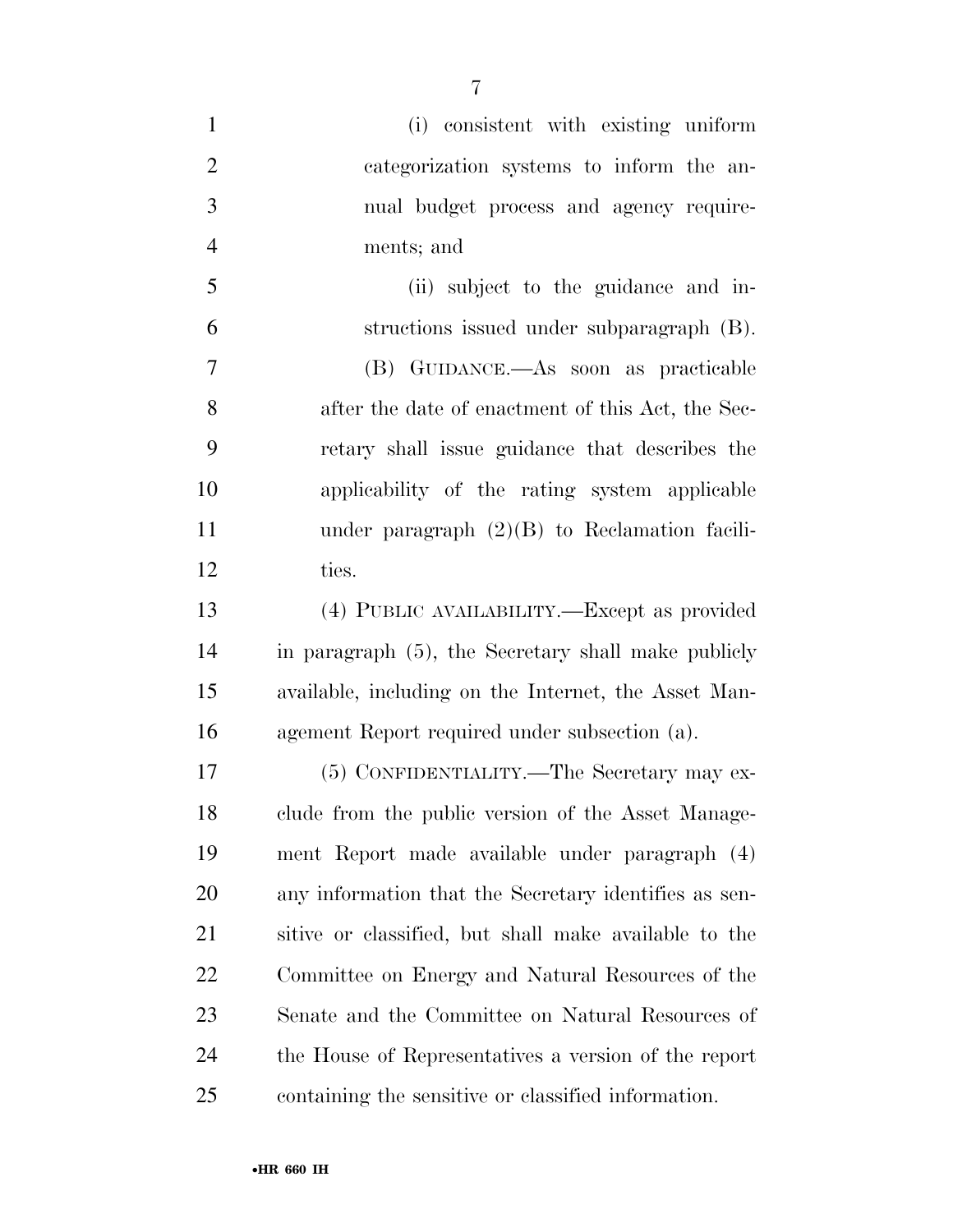(c) UPDATES.—Not later than 2 years after the date on which the Asset Management Report is submitted under subsection (a) and biennially thereafter, the Sec- retary shall update the Asset Management Report, subject 5 to the requirements of section  $5(b)(2)$ .

 (d) CONSULTATION.—To the extent that such con- sultation would assist the Secretary in preparing the Asset Management Report under subsection (a) and updates to the Asset Management Report under subsection (c), the Secretary shall consult with—

 (1) the Secretary of the Army (acting through the Chief of Engineers); and

(2) water and power contractors.

 **SEC. 5. ASSET MANAGEMENT REPORT ENHANCEMENTS FOR TRANSFERRED WORKS.** 

 (a) IN GENERAL.—The Secretary shall coordinate with the non-Federal entities responsible for the operation and maintenance of transferred works in developing re- porting requirements for Asset Management Reports with respect to major repair and rehabilitation needs for trans- ferred works that are similar to the reporting require-ments described in section 4(b).

(b) GUIDANCE.—

 (1) IN GENERAL.—After considering input from water and power contractors of the Bureau of Rec